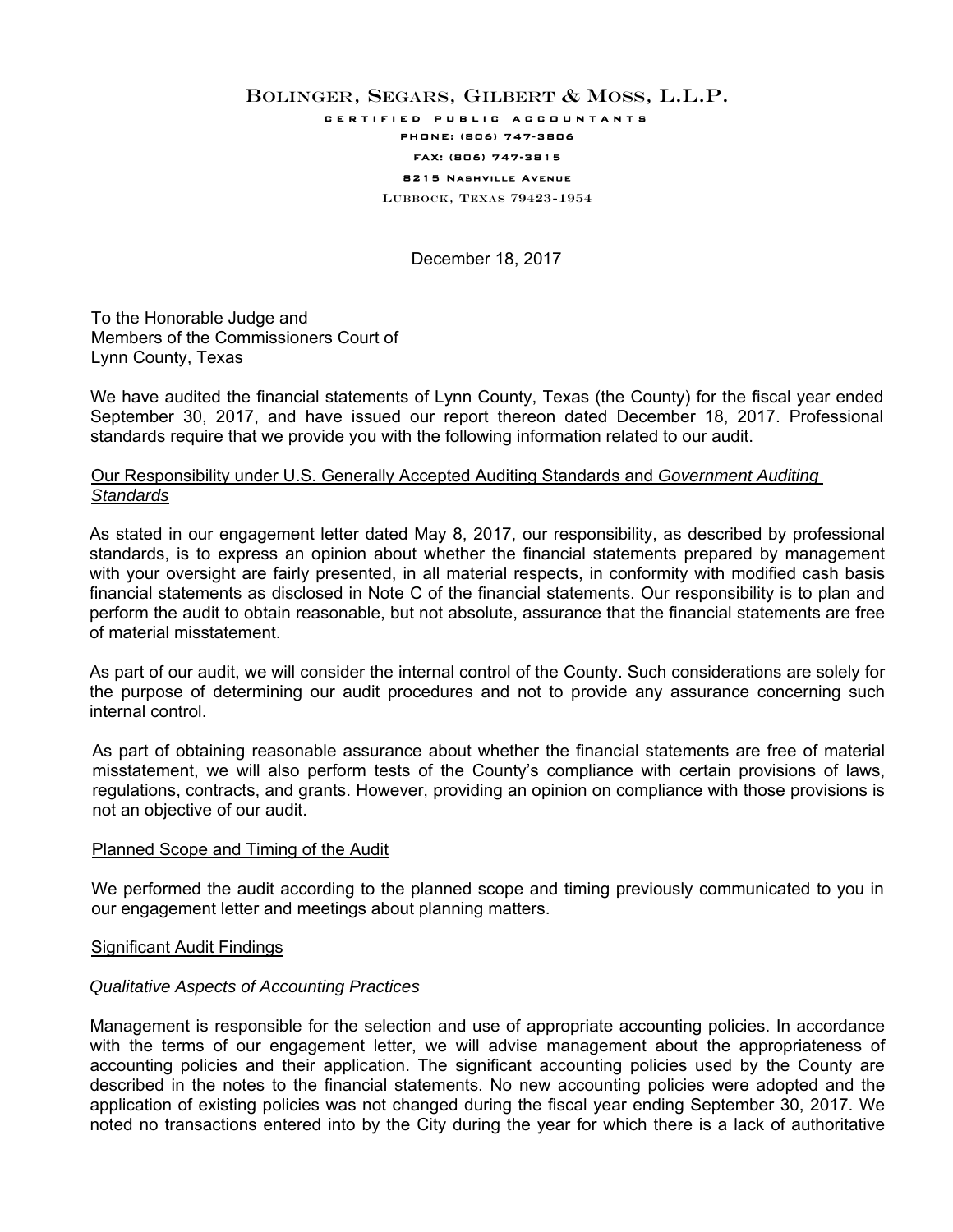Honorable Judge and Members of the Commissioners Court December 18, 2017 Page 2

guidance or consensus. There are no significant transactions that have been recognized in the financial statements in a different period than when the transaction occurred.

Accounting estimates are an integral part of the financial statements prepared by management and are based on management's knowledge and experience about past and current events and assumptions about future events. Certain accounting estimates are particularly sensitive because of their significance to the financial statements and because of the possibility that future events affecting them may differ significantly from those expected. The most sensitive estimates affecting the financial statements are:

Management's estimate for the useful lives of capital assets is based on industry practice. We evaluated the key factors and assumptions used to develop the estimate in determining that it is reasonable in relation to the financial statements taken as a whole.

Certain financial statement disclosures are particularly sensitive because of their significance to financial statement users. The most sensitive disclosures affecting the financial statements were:

The disclosure of tax abatements in the notes to the financial statements, given that the County is foregoing a material amount of tax revenue in making those agreements.

# *Difficulties Encountered in Performing the Audit*

We encountered no significant difficulties in dealing with management in performing and completing our audit.

# *Corrected and Uncorrected Misstatements*

Professional standards require us to accumulate all known and likely misstatements identified during the audit, other than those that are trivial, and communicate them to the appropriate level of management. Management has corrected all such misstatements. The misstatements detected as a result of audit procedures were corrected by management and are attached to this letter.

## *Disagreements with Management*

For purposes of this letter, professional standards define a disagreement with management as a financial accounting, reporting, or auditing matter, whether or not resolved to our satisfaction, that could be significant to the financial statements or the auditor's report. We are pleased to report that no such disagreements arose during the course of our audit.

## *Management Representations*

We have requested certain representations from management that are included in the management representation letter dated December 18, 2017.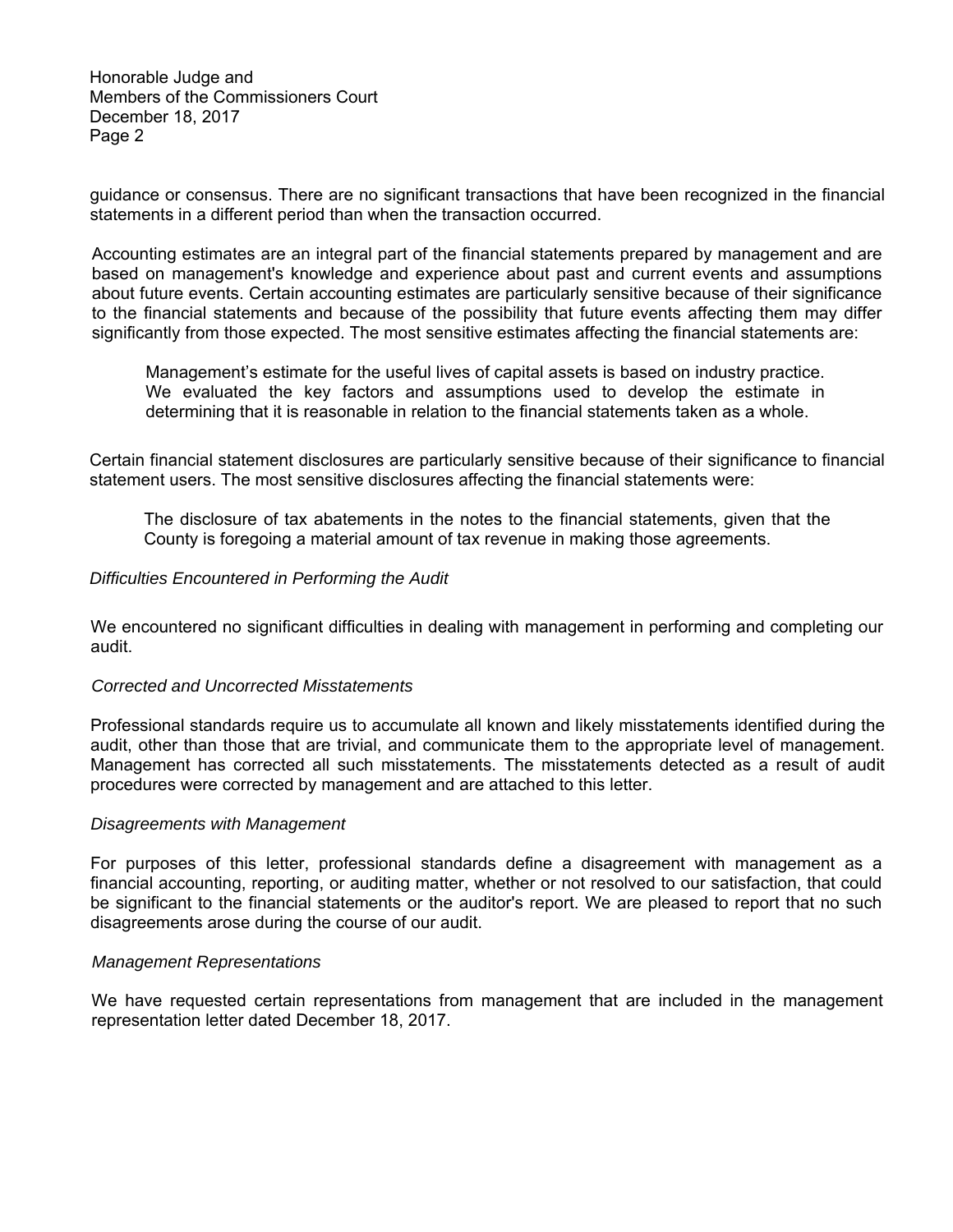Honorable Judge and Members of the Commissioners Court December 18, 2017 Page 3

# *Management Consultations with Other Independent Accountants*

In some cases, management may decide to consult with other accountants about auditing and accounting matters, similar to obtaining a "second opinion" on certain situations. If a consultation involves application of an accounting principle to the County's financial statements or a determination of the type of auditor's opinion that may be expressed on those statements, our professional standards require the consulting accountant to check with us to determine that the consultant has all the relevant facts. To our knowledge, there were no such consultations with other accountants.

## Other Audit Findings or Issues

We generally discuss a variety of matters, including the application of accounting principles and auditing standards, with management each year prior to retention as the County's auditors. However, these discussions occurred in the normal course of our professional relationship and our responses were not a condition to our retention.

## Other Matters

We were not engaged to report on budgetary comparison schedules, combining schedules, pension schedules, or the schedule of capital leases, which accompany the financial statements. Such information has not been subjected to the auditing procedures applied in the audit of the basic financial statements, and accordingly, we do not express an opinion or provide any assurance on it.

## Restriction on Use

This information is intended solely for the use of the County Commissioners and management of Lynn County, Texas and is not intended to be and should not be used by anyone other than these specified parties.

Very truly yours,

Bolinger, Segars, Silbert & Mass LLP

Certified Public Accountants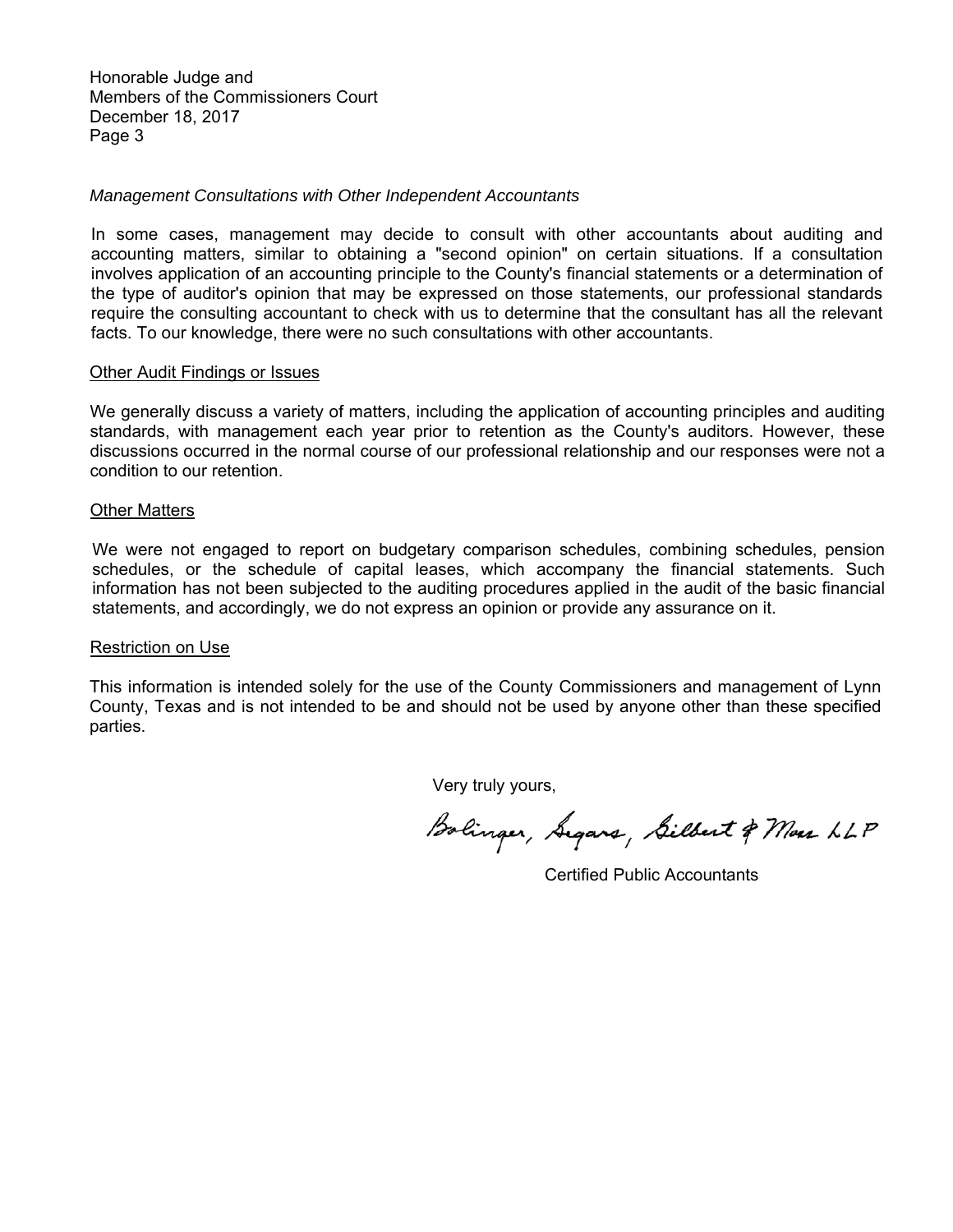| Client:        | 48460 - Lynn County, Texas              |                |              |        |
|----------------|-----------------------------------------|----------------|--------------|--------|
| Engagement:    | 2017 Lynn County                        |                |              |        |
| Period Ending: | 9/30/2017                               |                |              |        |
| Trial Balance: | 017 - GASB Fund Trial Balance           |                |              |        |
| Workpaper:     | 017 W - Combined Journal Entries Report |                |              |        |
| Fund Level:    | All                                     |                |              |        |
| Index:         | All                                     |                |              |        |
| <b>Account</b> | <b>Description</b>                      | <b>W/P Ref</b> | <b>Debit</b> | Credit |

# **Adjusting Journal Entries JE # 1**

To adjust prepaid expenses for 2017.

| 100-000-1500 | <b>Prepaid Expenses</b>      | 5,242.13  |           |
|--------------|------------------------------|-----------|-----------|
| 100-544-5305 | <b>Appraisal District</b>    | 471.75    |           |
| 100-585-5700 | <b>Property Insurance</b>    | 105.46    |           |
| 210-500-5700 | Property Insurance           | 867.54    |           |
| 220-500-5700 | <b>Property Insurance</b>    | 1,127.65  |           |
| 230-500-5700 | Property Insurance           | 808.44    |           |
| 240-500-5700 | <b>Property Insurance</b>    | 796.79    |           |
| 400-500-5700 | Property Insurance           | 72.07     |           |
| 600-500-5980 | <b>Miscellaneous</b>         | 1,654.09  |           |
| 601-500-5980 | <b>Miscellaneous</b>         | 1,399.23  |           |
| 602-500-5980 | <b>Miscellaneous</b>         | 199.89    |           |
| 100-530-5700 | Property Insurance           |           | 5,815.56  |
| 100-542-5702 | Computer Maintenance/Support |           | 3.78      |
| 210-000-1500 | <b>Prepaid Expenses</b>      |           | 867.54    |
| 220-000-1500 | Prepaid Expenses             |           | 1,127.65  |
| 230-000-1500 | <b>Prepaid Expenses</b>      |           | 808.44    |
| 240-000-1500 | Prepaid Expenses             |           | 796.79    |
| 400-000-1500 | Prepaid Expenses             |           | 72.07     |
| 600-000-1500 | Prepaid Expenses             |           | 1,654.09  |
| 601-000-1500 | Prepaid Expenses             |           | 1,399.23  |
| 602-000-1500 | Prepaid Expenses             |           | 199.89    |
| Total        |                              | 12,745.04 | 12,745.04 |
|              |                              |           |           |

# **Adjusting Journal Entries JE # 2**

To adjust deferred supplements for 2017.

| 100-000-2200 | Deferred Revenue Grants      | 5.000.00 |          |
|--------------|------------------------------|----------|----------|
| 100-441-4202 | State Revenue-Supplement Pay |          | 5.000.00 |
| Total        |                              | 5.000.00 | 5.000.00 |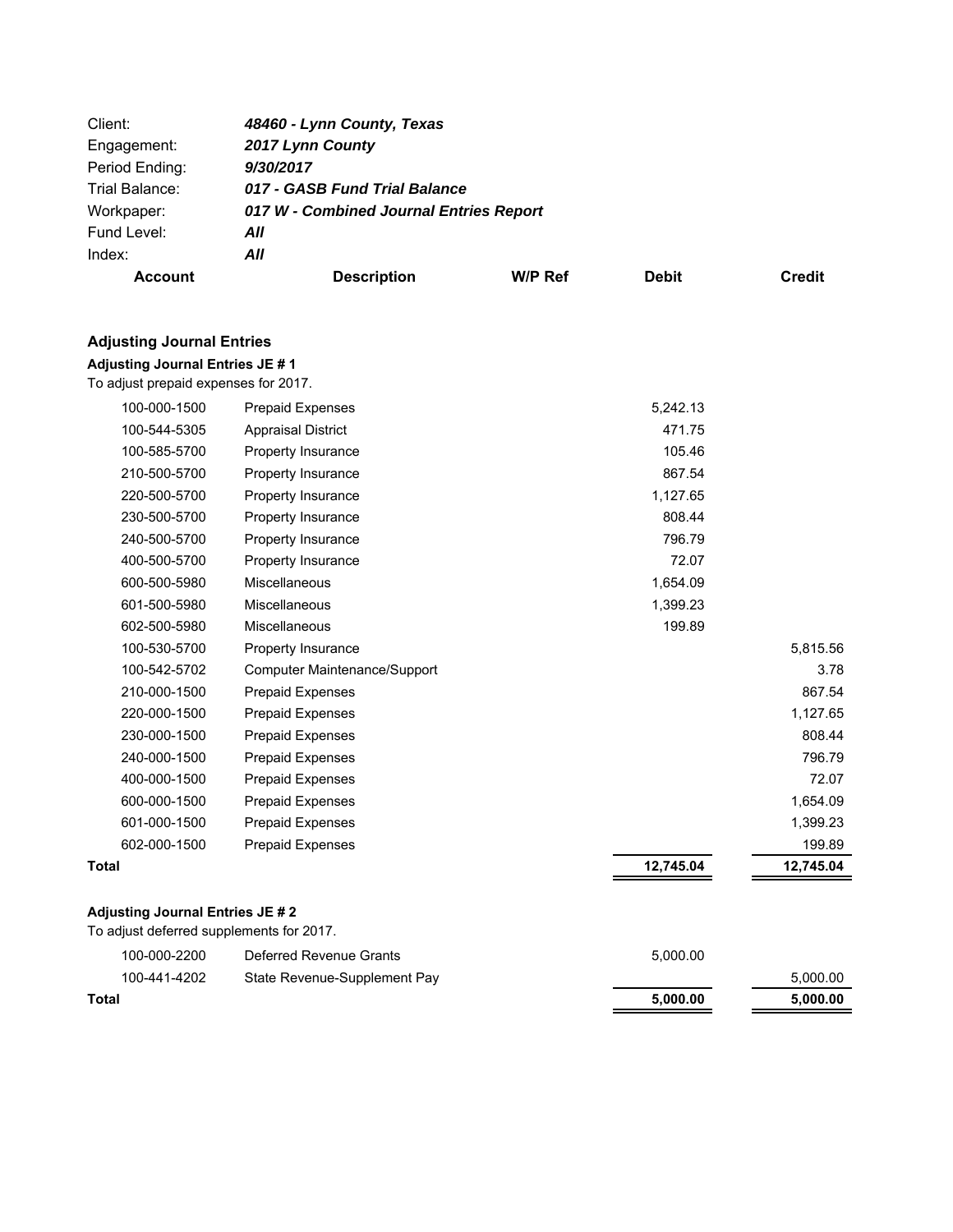To correct the transfer of remaining cash balance from Jail I&S to Restoration Fund.

| Total        |                      | 418,501.88 | 418,501.88 |
|--------------|----------------------|------------|------------|
| 404-400-4902 | Transfers (In) Out   |            | 209,250.94 |
| 401-500-5980 | <b>MISC Expense</b>  |            | 209,250.94 |
| 404-400-4601 | Miscellaneous Income | 209,250.94 |            |
| 401-400-4902 | Transfers (In) Out   | 209,250.94 |            |

## **Adjusting Journal Entries JE # 4**

To adjust pooled cash for activity completed in 2018 that was posted to 2017.

| 100-000-1001    | Cash - General Fund     | 73,939.01 |
|-----------------|-------------------------|-----------|
| 100-000-2314    | NFC Payable             | 26,037.51 |
| 100-511-5140.00 | Medicare Tax            | 44.14     |
| 100-511-5150.00 | Social Security         | 188.73    |
| 100-511-5160.00 | <b>Health Insurance</b> | 844.90    |
| 100-511-5170.00 | Retirement              | 224.91    |
| 100-512-5140.00 | Medicare Tax            | 42.24     |
| 100-512-5150.00 | Social Security         | 180.61    |
| 100-512-5160.00 | Health Insurance        | 1,683.16  |
| 100-512-5170.00 | Retirement              | 205.38    |
| 100-513-5140.00 | Medicare Tax            | 13.53     |
| 100-513-5150.00 | Social Security         | 57.87     |
| 100-513-5160.00 | <b>Health Insurance</b> | 841.58    |
| 100-513-5170.00 | Retirement              | 73.02     |
| 100-522-5140.00 | Medicare Tax            | 76.95     |
| 100-522-5150.00 | Social Security         | 328.98    |
| 100-522-5160.00 | <b>Health Insurance</b> | 1,683.16  |
| 100-522-5170.00 | Retirement              | 276.84    |
| 100-523-5140.00 | Medicare Tax            | 42.66     |
| 100-523-5150.00 | Social Security         | 182.44    |
| 100-523-5160.00 | Health Insurance        | 841.58    |
| 100-523-5170.00 | Retirement              | 217.89    |
| 100-524-5140.00 | Medicare Tax            | 24.48     |
| 100-524-5150.00 | Social Security         | 104.66    |
| 100-524-5160.00 | <b>Health Insurance</b> | 839.53    |
| 100-524-5170.00 | Retirement              | 99.72     |
| 100-525-5140.00 | Medicare Tax            | 70.38     |
| 100-525-5150.00 | Social Security         | 300.94    |
| 100-525-5160.00 | <b>Health Insurance</b> | 1,683.16  |
| 100-525-5170.00 | Retirement              | 334.42    |
| 100-530-5140.00 | Medicare Tax            | 43.61     |
| 100-530-5150.00 | Social Security         | 186.49    |
| 100-530-5160.00 | <b>Health Insurance</b> | 1,683.16  |
| 100-530-5170.00 | Retirement              | 200.40    |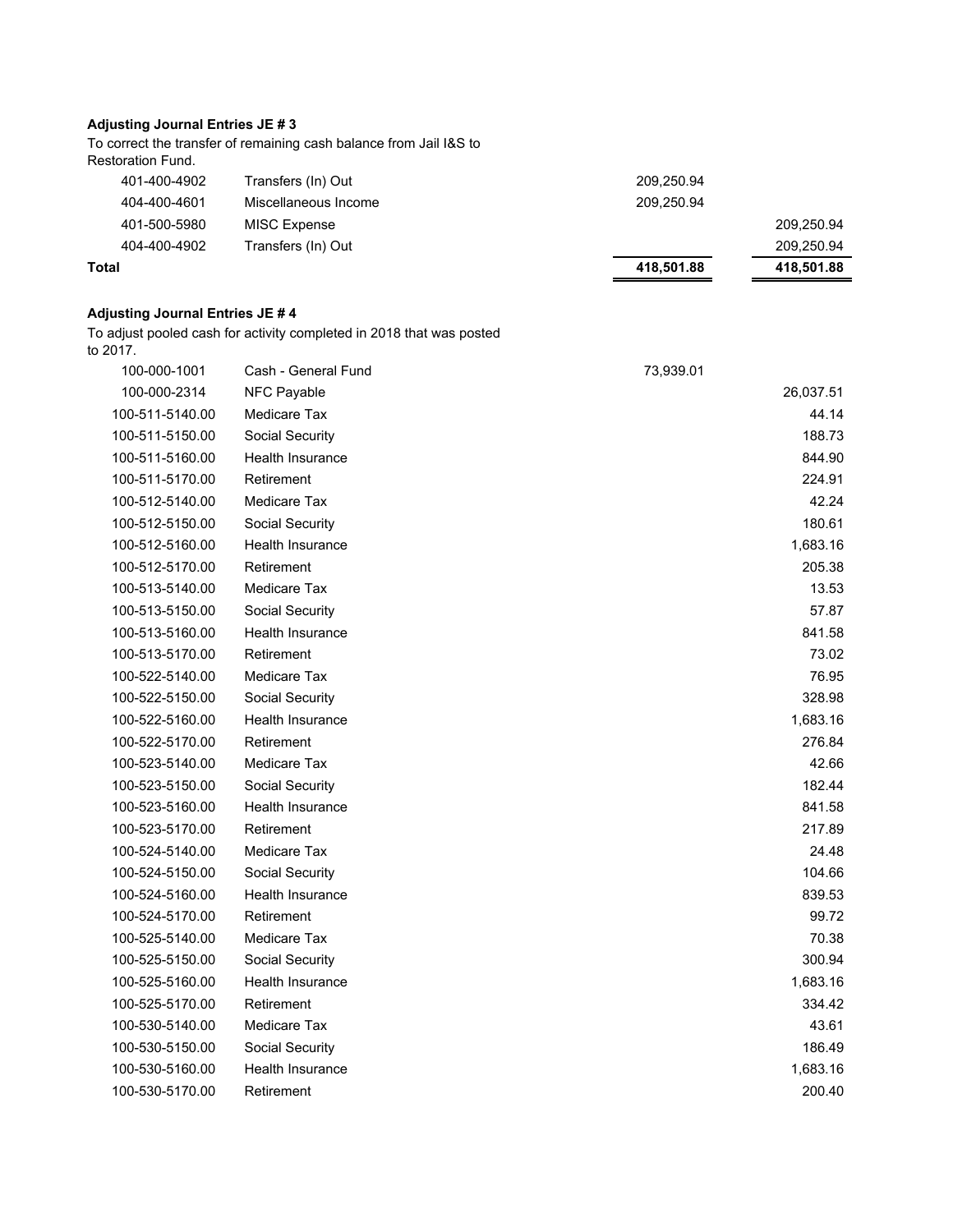| Total           |                         | 73,939.01 | 73,939.01 |
|-----------------|-------------------------|-----------|-----------|
| 100-586-5170.00 | Retirement              |           | 2.71      |
| 100-586-5150.00 | Social Security         |           | 85.20     |
| 100-586-5140.00 | Medicare Tax            |           | 19.93     |
| 100-585-5170.00 | Retirement              |           | 98.83     |
| 100-585-5160.00 | Health Insurance        |           | 937.71    |
| 100-585-5150.00 | Social Security         |           | 107.66    |
| 100-585-5140.00 | <b>Medicare Tax</b>     |           | 25.18     |
| 100-576-5170.00 | Retirement              |           | 1,127.35  |
| 100-576-5160.00 | <b>Health Insurance</b> |           | 8,279.47  |
| 100-576-5150.00 | Social Security         |           | 822.16    |
| 100-576-5140.00 | Medicare Tax            |           | 192.28    |
| 100-572-5170.00 | Retirement              |           | 545.77    |
| 100-572-5160.00 | <b>Health Insurance</b> |           | 2,524.74  |
| 100-572-5150.00 | Social Security         |           | 434.11    |
| 100-572-5140.00 | Medicare Tax            |           | 101.53    |
| 100-571-5170.00 | Retirement              |           | 1,067.42  |
| 100-571-5160.00 | <b>Health Insurance</b> |           | 5,891.06  |
| 100-571-5150.00 | Social Security         |           | 1,032.36  |
| 100-571-5140.00 | Medicare Tax            |           | 241.44    |
| 100-544-5986    | Note Principal          |           | 5,988.16  |
| 100-544-5985    | Note Interest           |           | 676.45    |
| 100-542-5170.00 | Retirement              |           | 374.64    |
| 100-542-5160.00 | <b>Health Insurance</b> |           | 1,686.48  |
| 100-542-5150.00 | Social Security         |           | 365.56    |
| 100-542-5140.00 | Medicare Tax            |           | 85.49     |
| 100-541-5170.00 | Retirement              |           | 353.85    |
| 100-541-5160.00 | <b>Health Insurance</b> |           | 841.58    |
| 100-541-5150.00 | Social Security         |           | 300.56    |
| 100-541-5140.00 | Medicare Tax            |           | 70.30     |

To adjust pooled cash for activity completed in 2018 that was posted

| Total              |                   | 4,139.56 | 4,139.56 |
|--------------------|-------------------|----------|----------|
| 210-500-5170.00    | Retirement        |          | 303.49   |
| 210-500-5160.00    | Health Insurance  |          | 1,864.61 |
| 210-500-5150.00    | Social Security   |          | 248.59   |
| 210-500-5140.00    | Medicare Tax      |          | 58.14    |
| 210-000-2314       | NFC Payable       |          | 1,664.73 |
| 210-000-1001       | Cash - Precinct 1 | 4,139.56 |          |
| to 2017. - Cont'd. |                   |          |          |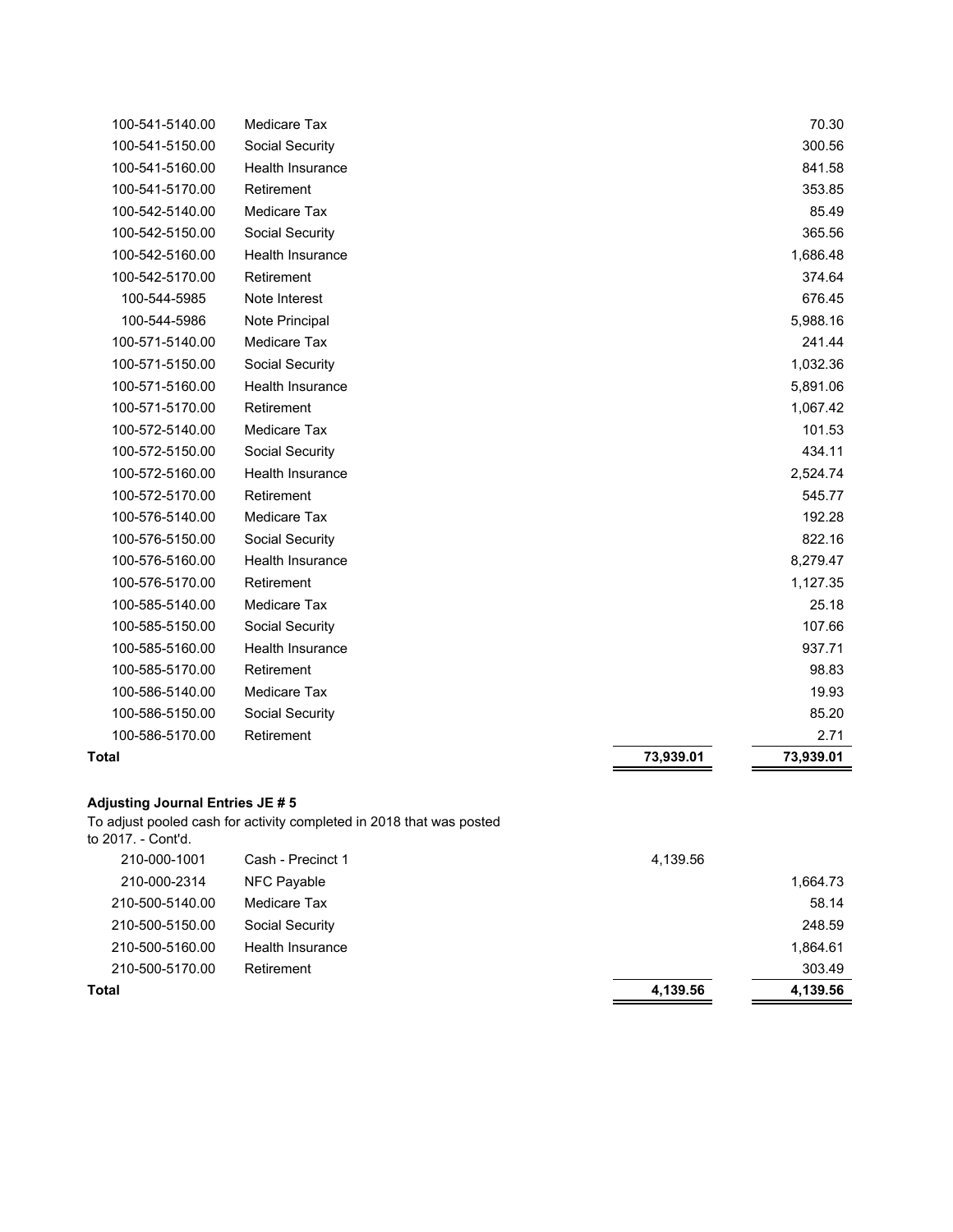To adjust pooled cash for activity completed in 2018 that was posted to 2017. - Cont'd.

| Total           |                   | 2,611.10 | 2,611.10 |
|-----------------|-------------------|----------|----------|
| 220-500-5170.00 | Retirement        |          | 197.56   |
| 220-500-5160.00 | Health Insurance  |          | 1,025.02 |
| 220-500-5150.00 | Social Security   |          | 218.75   |
| 220-500-5140.00 | Medicare Tax      |          | 51.15    |
| 220-000-2314    | NFC Payable       |          | 1,118.62 |
| 220-000-1001    | Cash - Precinct 2 | 2,611.10 |          |
|                 |                   |          |          |

#### **Adjusting Journal Entries JE # 7**

To adjust pooled cash for activity completed in 2018 that was posted to 2017. - Cont'd.

| Total           |                      | 4,046.69 | 4,046.69 |
|-----------------|----------------------|----------|----------|
| 230-500-5170.00 | Retirement           |          | 255.39   |
| 230-500-5160.00 | Health Insurance     |          | 1,866.35 |
| 230-500-5150.00 | Social Security      |          | 235.66   |
| 230-500-5140.00 | Medicare Tax         |          | 55.12    |
| 230-000-2313    | <b>TCDRS Payable</b> |          | 1,634.17 |
| 230-000-1001    | Cash - Precinct 3    | 4,046.69 |          |
|                 |                      |          |          |

## **Adjusting Journal Entries JE # 8**

To adjust pooled cash for activity completed in 2018 that was posted

to 2017. - Cont'd.

| Total           |                         | 3.628.98 | 3,628.98 |
|-----------------|-------------------------|----------|----------|
| 240-500-5170.00 | Retirement              |          | 213.54   |
| 240-500-5160.00 | Health Insurance        |          | 1.683.78 |
| 240-500-5150.00 | Social Security         |          | 80.71    |
| 240-500-5140.00 | Medicare Tax            |          | 18.88    |
| 240-000-2317    | <b>TAC-HEBP Payable</b> |          | 1,632.07 |
| 240-000-1001    | Cash - Precinct 4       | 3,628.98 |          |

#### **Adjusting Journal Entries JE # 9**

To adjust pooled cash for activity completed in 2018 that was posted to 2017. - Cont'd.

| 400-500-5170.00<br>Total | Retirement              | 4,009.66 | 348.03<br>4,009.66 |
|--------------------------|-------------------------|----------|--------------------|
| 400-500-5160.00          | Health Insurance        |          | 1.976.21           |
| 400-500-5150.00          | Social Security         |          | 283.27             |
| 400-500-5140.00          | Medicare Tax            |          | 66.25              |
| 400-000-2317             | <b>TAC-HEBP Payable</b> |          | 1,335.90           |
| 400-000-1001             | Cash - Road & Bridge    | 4,009.66 |                    |
|                          |                         |          |                    |